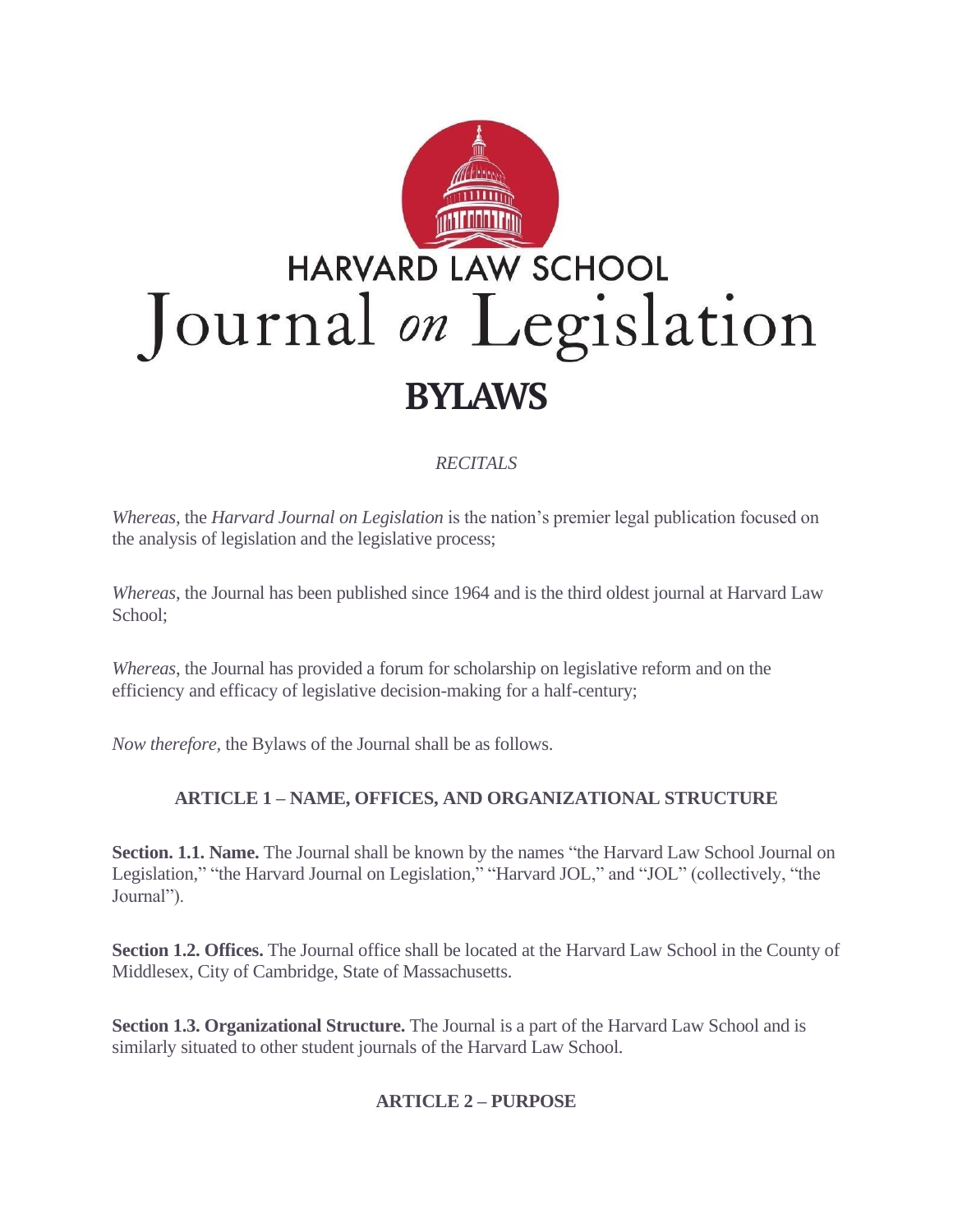**Section 2.1. Mission Statement.** The Journal seeks to promote academic discourse on legislation and the legislative process by publications, symposia, and related events. The Journal's interest in the legislative process focuses on federal legislation or on legislation of obvious and significant national concern.

**Section 2.2. Non-Partisan Journal with Commitment to Bipartisanship.** Journal publications and events shall not have any party affiliation. Further, the Journal shall not campaign on behalf of or against any candidate for public office. Notwithstanding the foregoing, Journal events may be cosponsored with partisan organizations. The Journal will also be bi-partisan in seeking to publish articles from both Republican and Democratic viewpoints, especially when selecting articles by Members of Congress or other lawmakers. This is not to be construed as a limitation to those parties, however; the Journal remains open to third-party viewpoints as well.

**Section 2.3. Online Journal.** In order to expand its online presence and to reach new readership, the Journal shall also maintain and operate a website, which will include articles and other digital content to be published exclusively online in addition to digital versions of articles published in the Journal. These articles will include content contributed by lawmakers, for example Members of Congress, and will share the print edition's emphasis on federal legislation or on legislation of obvious and significant national concern

#### **ARTICLE 3 – CALENDAR**

**Section 3.1. Publishing Calendar.** The Journal shall publish one volume in the winter and one volume in the summer. The editing for each volume shall take place during the preceding semester.

**Section 3.2. Symposia Calendar.** The Journal shall host an annual symposium that shall take place during the academic year. The Symposium Chairs are responsible for coordinating all events related to the symposium. All symposium participants shall be encouraged to submit articles for publication.

**Section 3.3. Elections Calendar.** The Journal shall hold annual elections for Officer positions. The elections shall be held early each spring semester. Elections shall be conducted in accordance with the criteria outlined in the Elections section of these Bylaws.

#### **ARTICLE 4 – MEMBERSHIP**

**Section 4.1. Membership.** All Harvard Law School students who serve as Subciters, Line Editors, Technical Editors, or Supervising Editors, as well as all Officers of the Journal, shall be considered members of the Journal. Every member shall have the rights and privileges that accompany such designation.

#### **ARTICLE 5 – THE EXECUTIVE BOARD**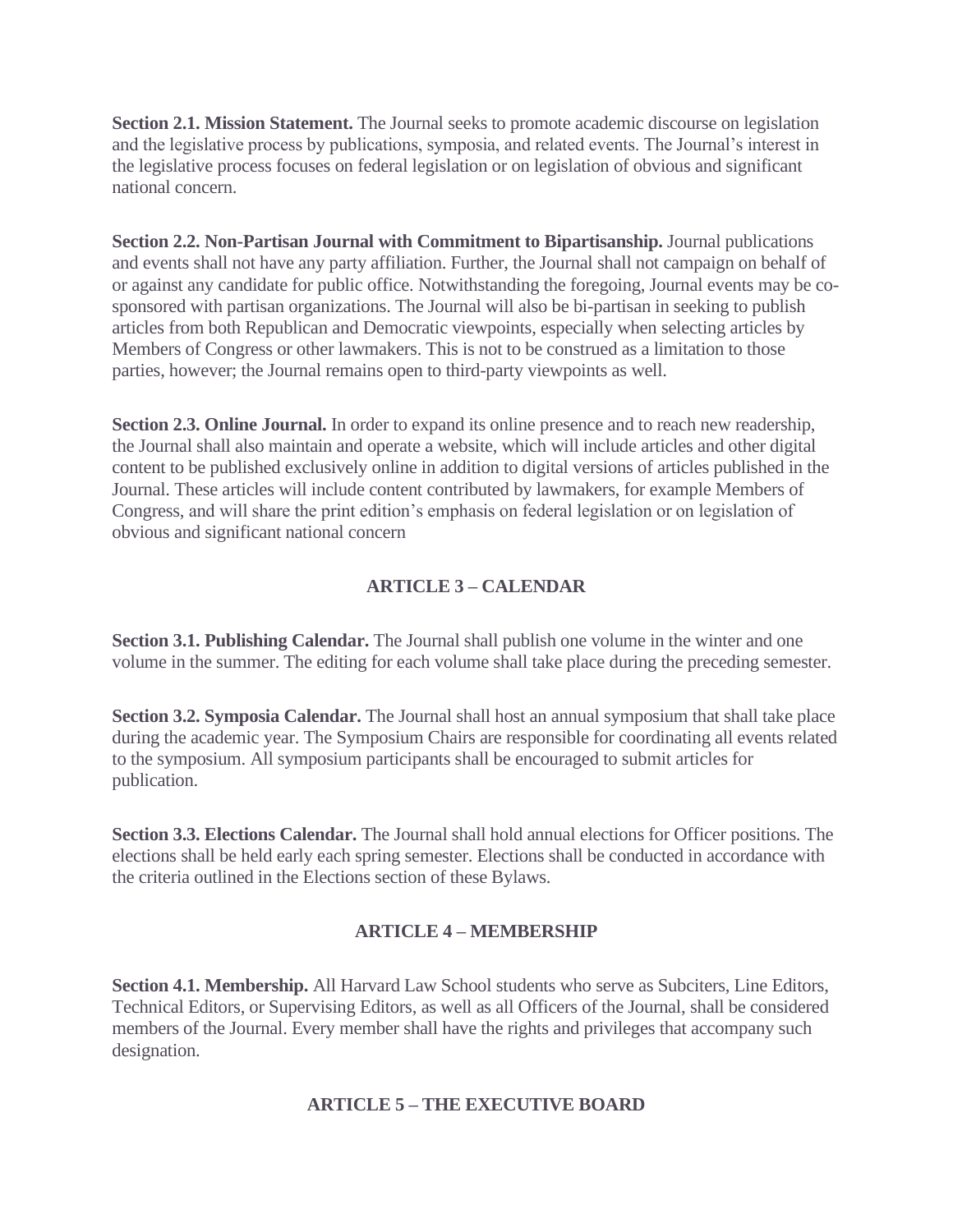**Section 5.1. The Board.** The Executive Board ("Board") shall be comprised of the Presidents, the Managing Editor, and all other Officers.

**Section 5.2. Board Meetings.** The Presidents shall have the right to call a Board meeting at their discretion.

### **ARTICLE 6 – OFFICERS**

**Section 6.1. Presidents and Editors-in-Chief.** The Journal's Presidents and Editors-in-Chief ("Presidents") shall consist of two people responsible for the content and operations of the Journal. The Presidents may choose to split obligations between article content and other Journal operations as they see fit. However, both shall bear responsibility for the entirety of Journal content and operations.

- 1. **Oversight.** The Presidents shall have responsibility for overseeing all operations and functions of the Journal including editing, article selection, publication, symposia, membership recruitment, and digital content.
- 2. **Calendar.** The Presidents shall have responsibility for setting the Journal calendar and for scheduling all Journal events consistent with these Bylaws.
- 3. **Articles Selection.** The Presidents shall have responsibility for the selection of articles. Articles shall be selected with consideration given to the recommendations of the Executive Submissions Editor and Executive Articles Editors. Consideration shall also be given to the originality, quality, academic impact, contribution to public discourse, and legislative pertinence of the article. Finally, consideration shall be given to the diversity and balance of content in each issue.

**Section 6.2. Managing Editor.** The Managing Editor shall consist of one person with primary responsibility for maintaining an accurate account of Journal expenses. The Managing Editor shall also work with the Presidents to organize membership recruitment, schedule and organize Board meetings, schedule and organize social events, administer promotions, and facilitate all other Journal operations.

**Section 6.3. Other Officers.** The following positions shall also be Officers of the Journal and serve as members of the Journal's Board of Officers:

- 1. **Executive Technical Editor.** The Executive Technical Editor shall be responsible for technical training of Subciters, Line Editors and Technical Editors. The Executive Technical Editors shall have primary authority over article citations and the Journal Style Guide. The Executive Technical Editor shall be appointed by the Presidents.
- 2. **Executive Articles Editors.** There shall be two Executive Articles Editors. The Executive Articles Editors shall review submissions to the Journal that require expedited review and make recommendations for publication to the Presidents.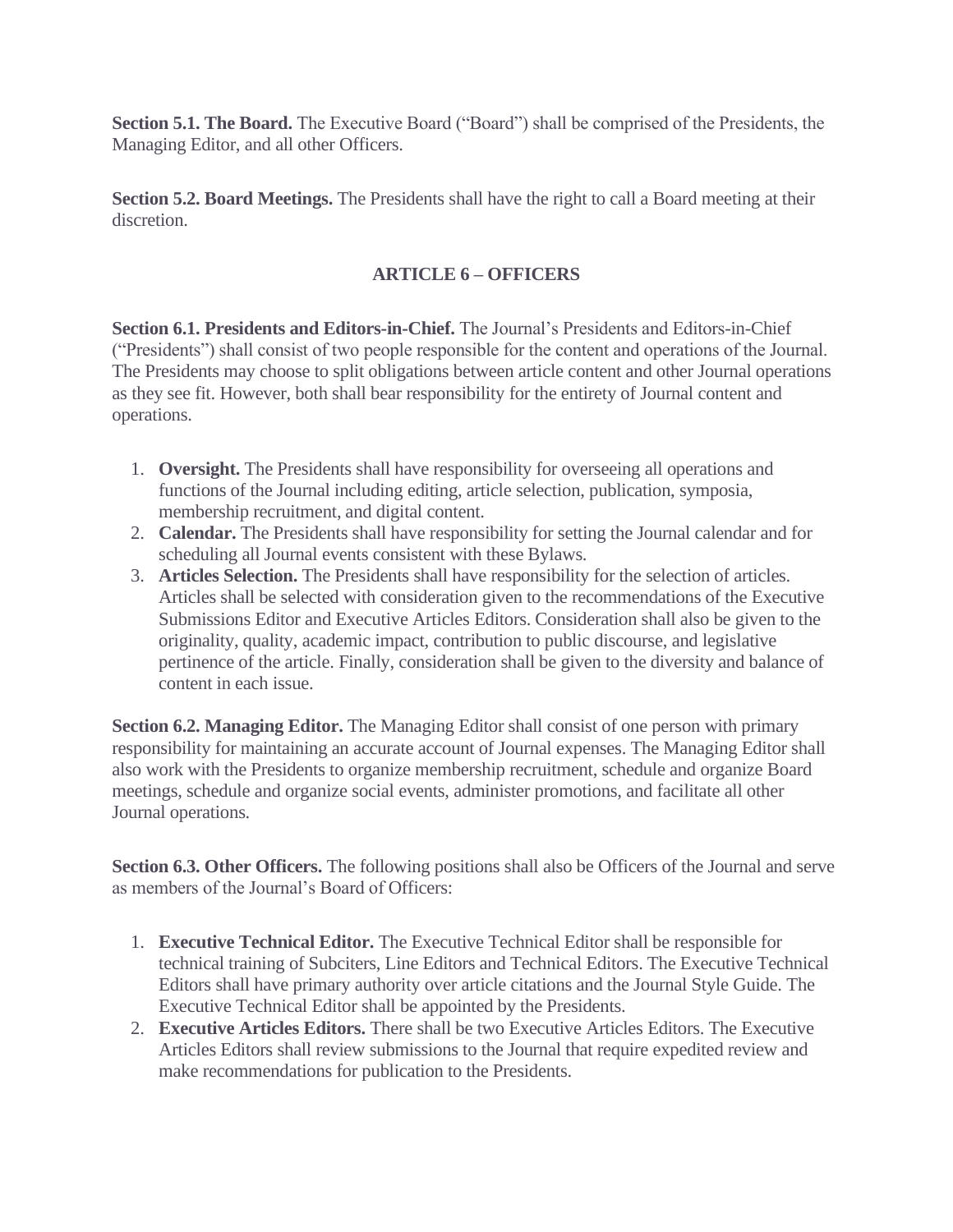- 3. **Executive Online Editor.** The Executive Online Editor shall be responsible for supervising the process of editing articles to be published on the Journal website. Their primary responsibility shall be to ensure that articles are regularly published and are effectively edited. The Executive Online Editor shall have the power to recruit staff and to accept articles for publication in the Online Journal, subject to the approval of the Presidents.
- 4. **Executive Submissions Editors.** There shall be two Executive Submissions Editors. The Executive Submissions Editors shall review all articles that do not require expedited review. The Executive Submissions Editors, with the aid of the Articles Committee, shall make recommendations for publication to the Presidents.
- 5. **Congress Editors.** There shall be between two and four Congress Editors. The Congress Editors shall be responsible for soliciting articles from current and former members of Congress or other state, local, and federal government officials, to be published in the print edition of the Journal and for the Online Journal. Congress Editors may also be required, at the discretion of the Presidents, to serve as Supervising Editors for Congress articles published in either the print Journal or Online Journal.
- 6. **Online Content Editor.** The Online Content Editor will serve as an assistant to the Executive Online Editor and is responsible for ensuring that the Online Journal has a regular supply of short, quality articles to publish, including by coordinating with the Congress Editors and the Student Writing Editor to identify content for publication. The Online Content Editor's publication recommendations are subject to ultimate approval by the Executive Online Editor and the Presidents.
- 7. **Symposium Chairs.** There shall be at least two and no more than four Symposium Chairs. The Symposium Chairs shall be responsible for all aspects of the Journal's annual Symposium.
- 8. **Membership Development Chair.** The Membership Development Chair shall be responsible for membership recruitment, alumni development, and non-Symposium event planning.
- 9. **Social Media Chair.** The Social Media Chair manages JOL's Facebook, Twitter, LinkedIn, and Instagram pages. The social media pages serve to promote forthcoming articles and their authors, to publicize upcoming events, and to recruit members. The Social Media Chair may also assist with creating visual promotional materials to promote JOL events and the Symposium.
- 10. **Student Writing Editor.** The Student Writing Editor shall be responsible for soliciting student submissions for the print Journal and the Online Journal.
- 11. **Alumni Engagement Chair.** The Alumni Engagement Chair shall be responsible for coordinating outreach to JOL's alumni network for a variety of activities, including but not limited to: promotion of new editions of the print Journal and Online Journal, participation in symposia, and formal or informal mentorship of JOL members.

**Section 6.4. Terms.** All Officers shall serve during the school year immediately following the semester during which they are elected, including the first summer after their election, and they shall make appropriate provisions for the transfer of responsibilities to new Officers. Incoming officers will be expected to participate in transition meetings and, if necessary, shadowing outgoing Officers in the semester during which they are elected, in order to facilitate the transfer of responsibilities. The incoming Presidents, Managing Editor, Executive Articles Editors, and Executive Submissions Editors will be expected to begin their duties immediately following the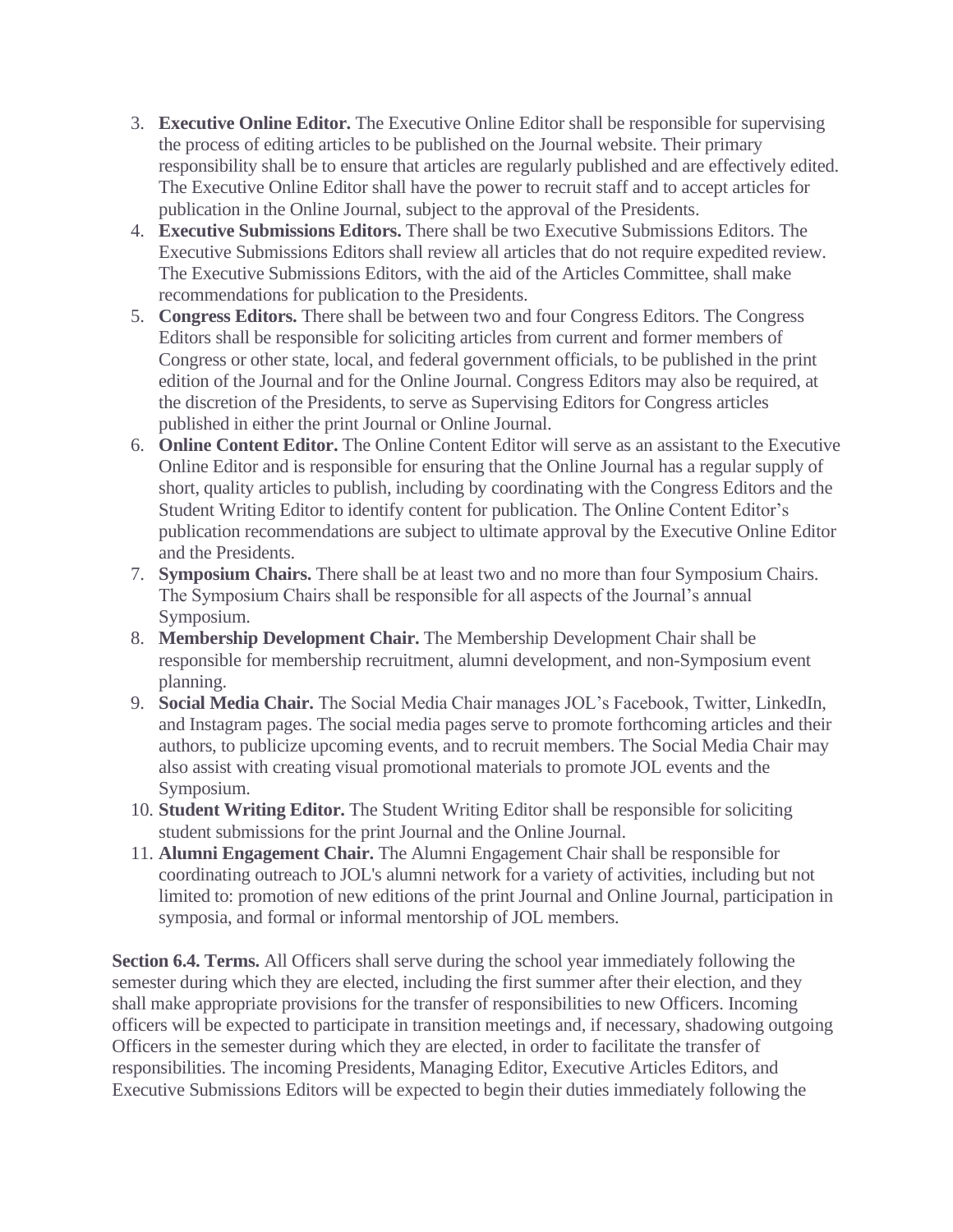election, overlapping with the outgoing Presidents, who remain leaders of the Journal until the end of the spring semester. The outgoing Officers, during the spring semester, shall remain responsible for the publication of the last issue they initiated.

**Section 6.5. Removal of Officers.** Any Officer of the Journal, including a President, may be removed if a supermajority (two-thirds) of the Board votes in favor of removal. An Officer must be allowed due time and sufficient opportunity to address the Board regarding his or her removal before a removal vote.

**Section 6.6. Vacancy.** Any vacant Officer position must either be filled or the position must be eliminated by amending the Bylaws.

- 1. **Notice.** To solicit candidates to fill a vacant position, the Managing Editor shall make reasonable efforts to notify all Journal members of the vacancy. The notice(s) shall provide that any interested members must submit a statement of interest by a date determined by the Managing Editor.
- 2. **Selection.** The Board shall review all timely submitted statements and meet to select the candidate to fill the vacant position. The candidate shall be selected by a simple majority vote of the Board.

### **ARTICLE 7 – ELECTIONS**

**Section 7.1. Elections.** The Presidents, the Managing Editor, and all Officers, except the Executive Technical Editor, shall be elected by the Journal membership once each year.

**Section 7.2. Date.** Elections shall be held during the spring semester. The Managing Editor shall select a day and time subject to confirmation by a majority vote of the Board.

**Section 7.3. Administration.** The Managing Editor shall have primary responsibility for administration of elections.

**Section 7.4. Notice and Statements of Interest.** The Managing Editor shall make reasonable efforts to notify all members of all open positions and solicit statements of interest at least two days before an election.

1. **Presidents and Managing Editor.** The notice(s) shall provide that candidates interested in running for the President or Managing Editor positions *must* submit to the Managing Editor a statement of interest. Any such statement of interest shall be subject to a reasonable word limit determined by the Managing Editor and must be received by a date chosen by the Managing Editor.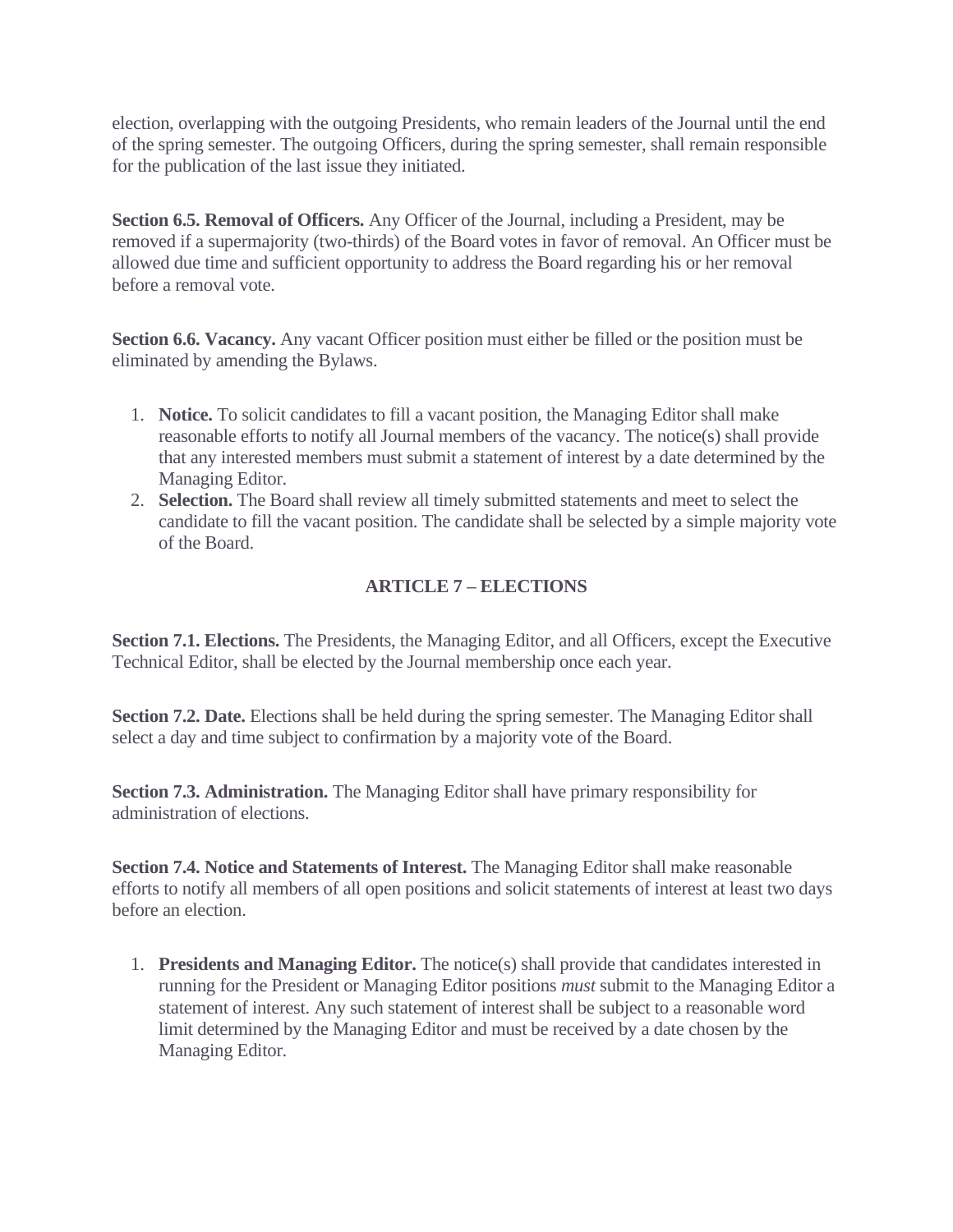- 2. **All Other Officer Positions.** The notice(s) shall provide that candidates for any other position of the board *may* submit a statement by a date chosen by the Managing Editor and subject to a reasonable word limit determined by the Managing Editor.
- 3. **Dissemination.** After the date chosen by the Managing Editor for submission of statements but before the election, the Managing Editor shall make reasonable efforts to disseminate all received statements to all members of the Journal.

**Section 7.5. Qualifications.** Only second-year students who are eligible to vote may run for the President and the Managing Editor positions. Otherwise, any member of the Journal who is eligible to vote may run for any position.

- 1. **Joint Candidates.** Candidates for Presidents shall present themselves and be elected as an indivisible pair. All other candidates shall be elected individually.
- 2. **Absent Candidates.** An absent candidate must submit a statement of interest for the Managing Editor to present on their behalf at the election. An absent member may not run for President or Managing Editor. In extraordinary circumstances, the Managing Editor may permit an exception to the requirement that candidates attend elections, provided the candidate demonstrates in a written statement a compelling reason for their absence. Those candidates must record a statement, which will be played during the elections.

**Section 7.6. Process.** The Managing Editor shall be responsible for devising a fair process for members to present their candidacy and an efficient way for voting to proceed.

**Section 7.7. Order.** Elections shall start with the Presidents, followed by the Managing Editor, and proceed through the different positions of the Board in the same order the positions are listed in the Bylaws. Candidates not yet elected to a position may run for any other position.

**Section 7.8. Eligible Voters.** All Journal members present at elections whose name will appear on the masthead of the Winter Issue of the Journal or who have an excusable absence from the masthead may vote.

1. **Excusable Absence.** A member whose name will not appear on the Winter Issue masthead may vote if the member's name appeared on the previous Summer Issue and that member's absence from the Winter Issue masthead was due to study abroad, temporary withdrawal from the Harvard Law School, or other comparable situations.

### **ARTICLE 8 – PROCESS FOR AMENDMENT**

**Section 8.1. Offering of Amendment.** Amendments to the Bylaws may be offered by any Officer by emailing the entirety of the Board. The Officer proposing the changes may, but is not required to, petition the Presidents to schedule a Board meeting to further discuss their proposal(s).